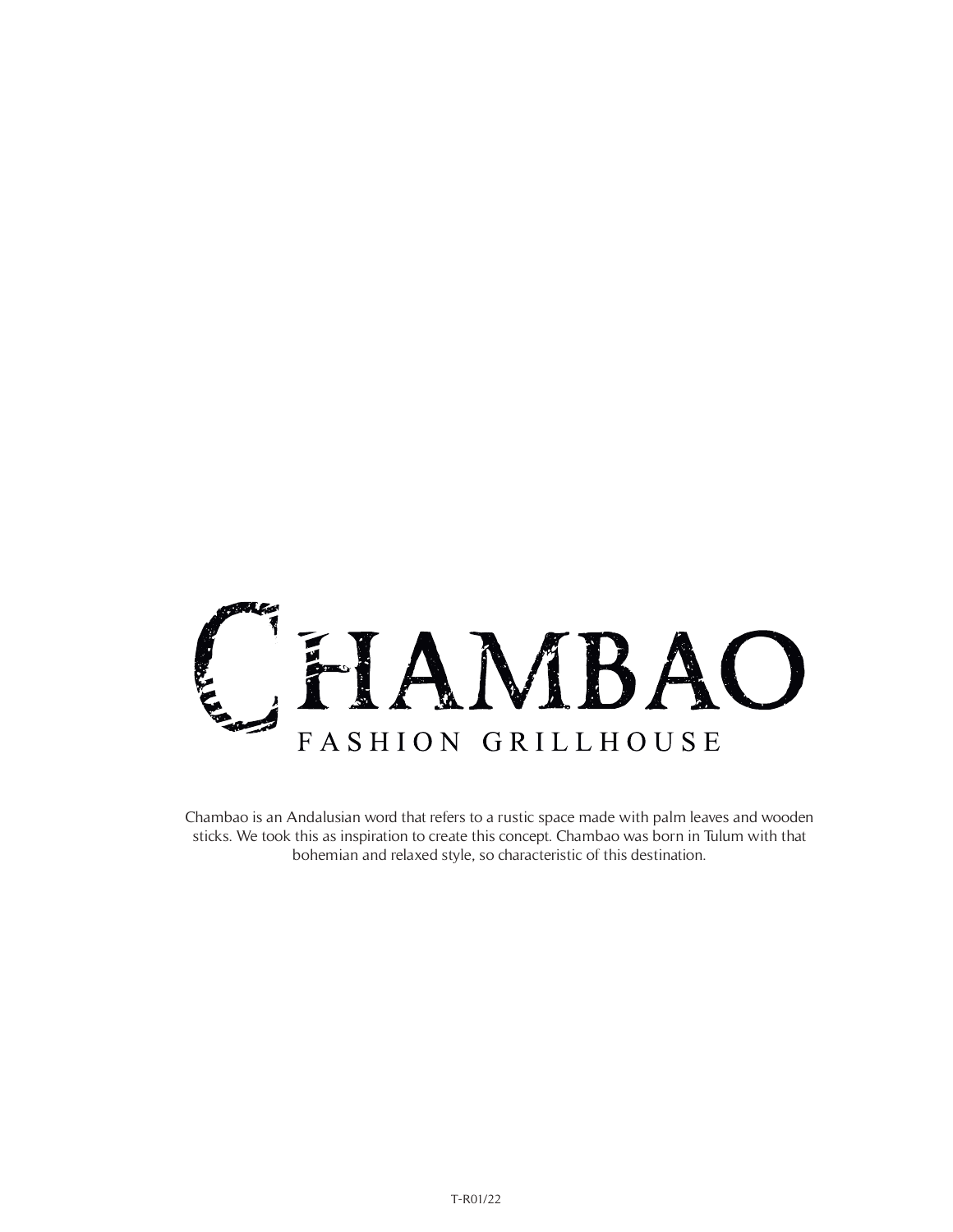## MOCKTAILS

# MIXOLOGY

The Virgin Queen's Pearls

Grape and orange jam · Cranberry juice Topped with tonic water

Sparkling Night Johnnie Walker green label · Fernet branca Lemon · Mint · Spice sharbat

Kraken Mint Whisky Chivas Regal 12 · Fernet Branca · Lemon Juice Mint · Sharbat Chai

Fantasy Negroni Malfy Gin · Campari · Port · Raspberry Syrup · Prosecco Kingdom Sour

Zacapa 23 rum · Corn liqueur · Citrus oleo saccharum · Aquafaba · Eureka lemon juice

Golden Passion Ketel One vodka • Midori • Turmeric and passion fruit cordial Lemon •<br>Gold dust

Moai Island Havana CLub 7 Rum Grand Marnier Yellow Chartreuse . Oleo Saccharum · Chamomile · Lime · Mint

Habano Gold Zacapa amber rum · Tío Pepe liqueur · Roasted pineapple with tobacco and cinnamon · Lemon juice · Tangerine bitters

Chambao Unión Mezcal infused with habanero · Ancho Reyes · Hibiscus sharbat Basil · Worm salt

Espresso Chambao Absolut Elyx Vodka • Frangelico • Hazelnut Syrup • Espresso<br>Coffee • Grated Nutmeg

Minted Rita Don Julio Blanco Tequila infused with hibiscus and chili Grand Marnier · Agave honey · Lemon · Mint · Jamaican salt

Sauco Sour Johnnie Walker Green Label · Absinthe · Grapefruit juice Aquafaba · Citrus Oleo Saccharum · Peychaud's bitters

Exotic Perdition Ginebra Tanqueray Ten · licor de arándanos · frambuesa pepino · oleo saccharum de cítricos · bitters de cardamomo

Life Elixir Havana Club 7 Rum · Elderflower Liqueur · Berrys Compote ·<br>Cardamom Pear Infused

Kobe Beer Negra Modelo · Mezcal · meat juice · lime juice Worcestershire sauce · Tabasco sauce

Derby Apple Jack Daniels apple  $\cdot$  ginger honey with spices  $\cdot$  citrus juice ginger beer

Red Scarlet Tequila volcán de mi tierra blanco · grand marnier cherry forest fruits · salt from the volcano · agave honey

Xitle

Tequila volcán de mi tierra cristalino · coffee liqueur espresso coffee · coconut cream

Herencia Cucapá Border Stella Artois Negra Modelo Modelo Especial Pacifico Clara Pacifico Suave Corona Extra Corona Light Victoria León Montejo Michelob Ultra Hard Seltzer (Strawberry Watermelon / Mango Peach / Cucumber Lemon / Spicy Pineapple)

### BEER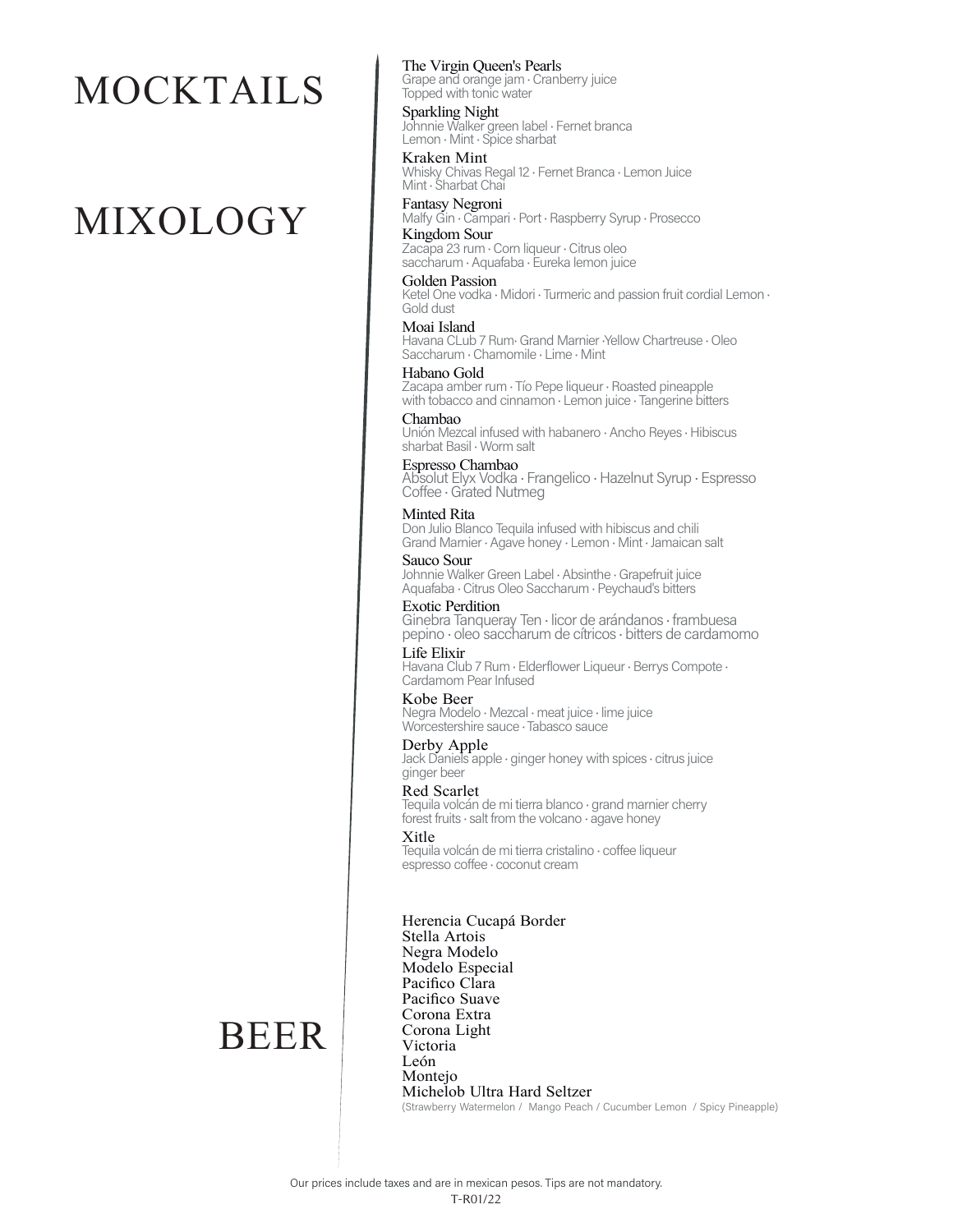### APPETIZERS

### **CEVICHES**

Empanadas - 2 pcs - Humita Criolla Four cheeses Bogavante lobster

#### Aubergine Mille-feuille

Crispy aubergine tower · creamy feta cheese pomodoro sauce

Italian Burrata

Warm tomato salad · baby spinach · oregano vinaigrette

Crab Cake Blue crab · remoulade

Spicy Maine Lobster Croquettes Fresh bell peppers · chipotle aioli and goat cheese

#### Black Label Spanish Jabugo

100% acorn-fed · tumaca sauce · artisan loaf bread ·<br>hand-cut table-side

Sea Tartare Three level tartare: salmon · seabass · tuna · avocado mousse · edamame

Wagyu Tartare Hand-cut · secret recipe

Hamachi Tiradito<br>Passion fruit sauce with lime · apple · hot pepper

Hiramasa Tiradito Truffled citrus soy sauce

Abalone Tiradito Shaved abalone · avocado · serrano chili · olive oil

Cigala Tacos Scottish Norway lobster · spicy vizcaina-style sauce

Surf & Turf Tacos USDA Prime steak · Bogavante lobster  $avocado \cdot spicy mayonnaise \cdot 2 pcs$ 

Mediterranean Baby Octopus Grilled · paprika · olive oil · avocado salad with coriander

Jabugo Style Wagyu Ham Wagyu cured and aged as Spanish Iberico

Alaskan King Crab On The Grill<br>Garlic · dill · 450 g - To share -

Seabass Black Ceviche

Burnt peppers  $\cdot$  bell peppers  $\cdot$  cherry tomato coriander

Red Snapper Ceviche Roasted güero pepper · red onion · avocado  $cube$   $\cdot$  lime

Roasted Octopus Ceviche

Roasted red pepper · cucumber · tomato · dried chilli peppers

Hamachi Yellow Ceviche

Yellow bell pepper · Amazonian rocoto pepper jicama · coriander

Every single dish is homemade and prepared with the highest hygiene standards. The weights shown may vary according to the type of preparation or cooking . Consumption of dishes including raw products is under your own responsibility. Our prices include taxes and are in mexican pesos. Tips are not mandatory. T-R01/22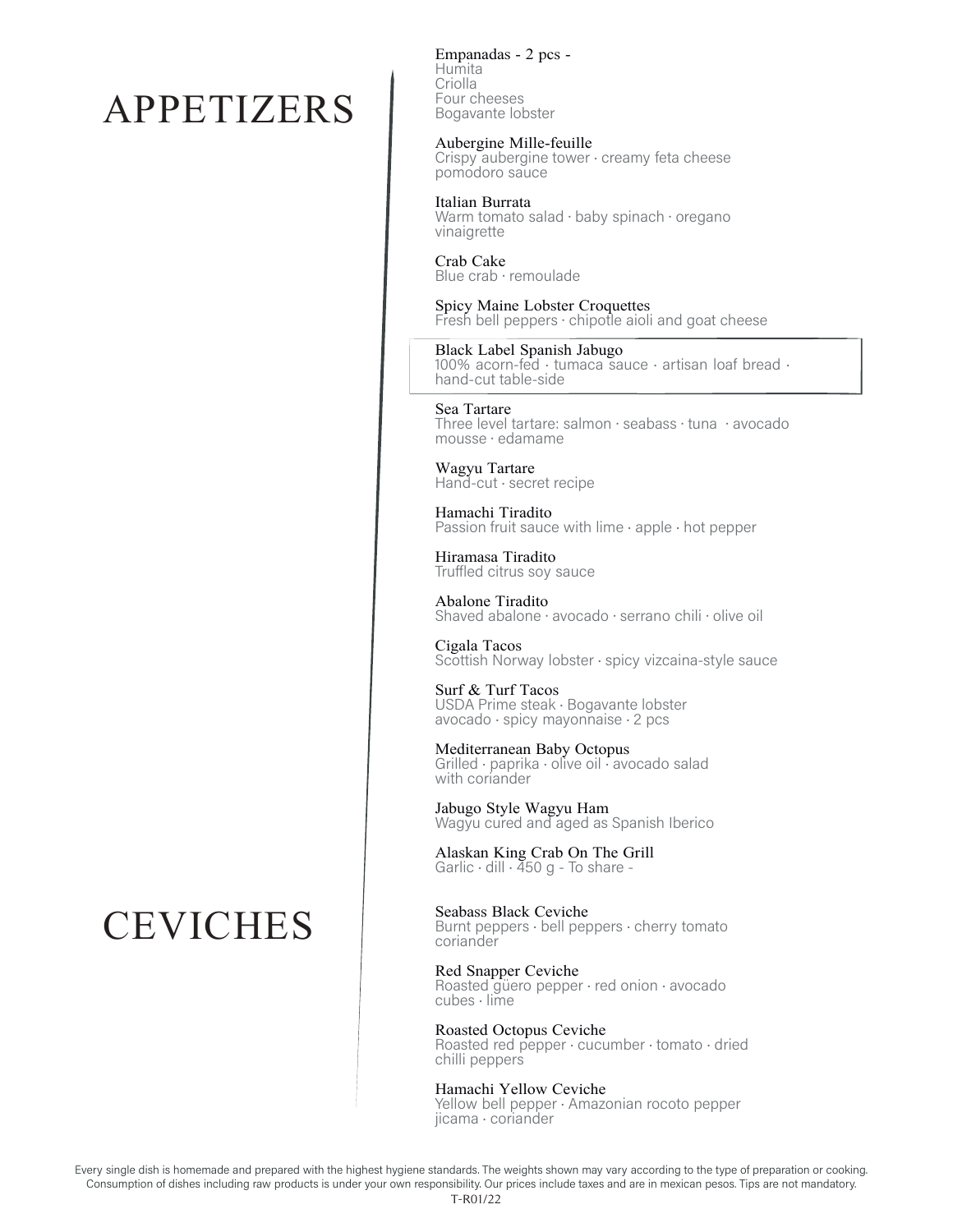### SOUPS

### SALADS

 $\text{COLD}$   $\text{BAR}$   $\vert$   $\vert$  <sup>Accompanied by cocktail sauce  $\cdot$  mignonette sauce</sup> and tartar sauce.

Maine Lobster - 250 g

Oysters Royale - 5 pcs

Alaskan King Crab - 450 g

U4 Shrimp Cocktail - 2 pcs

Snow Crab Claws - 250 g

#### Andalusian Gazpacho with Alaskan King Crab

Cold tomato soup with pepper and spicy notes basil oil · King Crab leg

Onion Soup a la Lyonnaise Gruyere puff pastry and Grana Padano cheese

Pear Salad Lettuce mix · red pear · goat cheese · blueberries caramelized walnut · beet dressing with peppermint

Chopped Salad Lettuce mix · avocado · portobello · tomato asparagus · brie cheese · pink peach dressing

Caesar Salad House recipe dressing  $\cdot$  croutons  $\cdot$  anchovies  $\cdot$  Grana Padano cheese

#### Champagne Artichoke Salad

Camembert cheese · spinach · cherry tomato · fig champagne-berry dressing

#### Iceberg Salad

Fresh lettuce · blue cheese dressing · tomato crispy prosciutto and blue cheese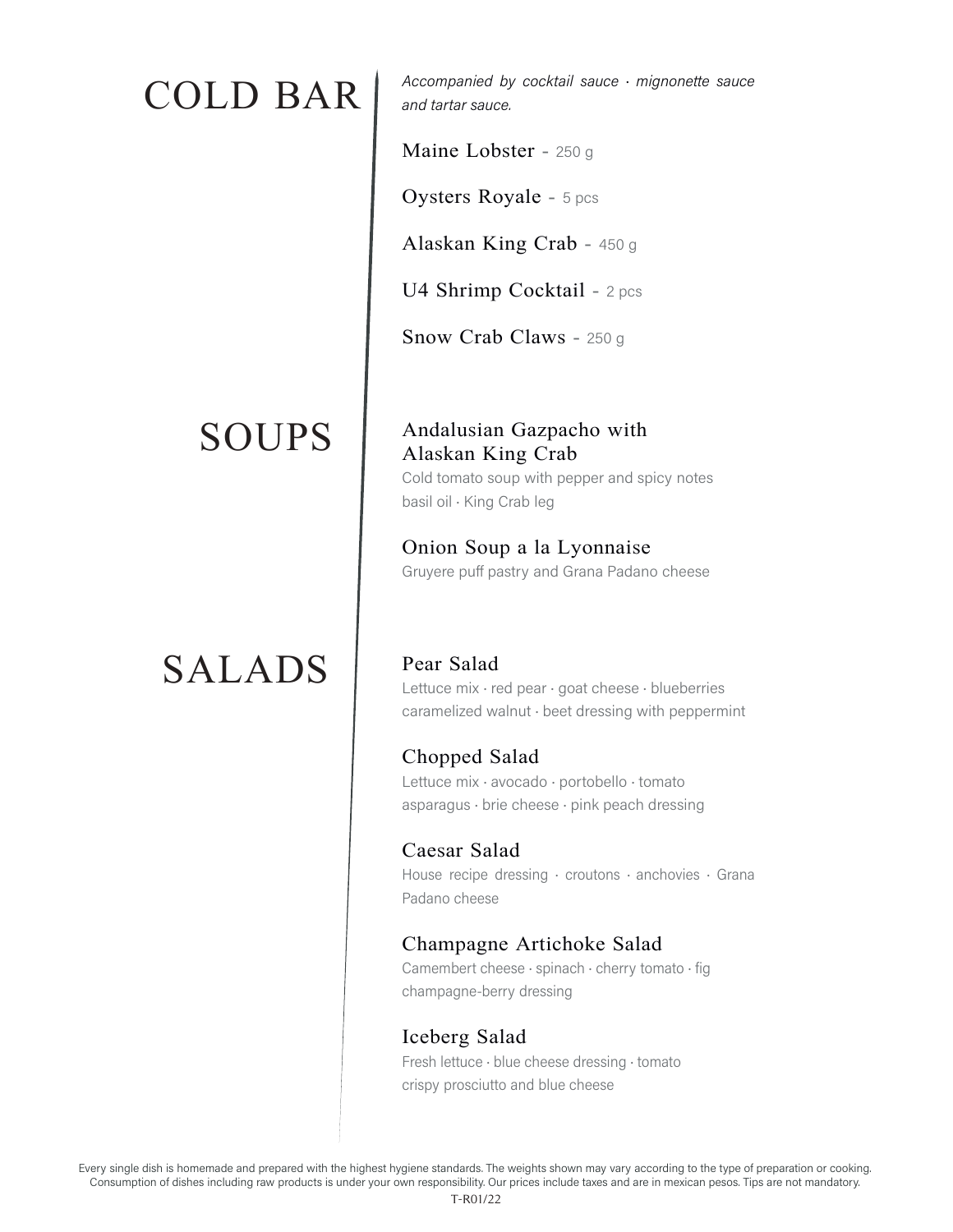## VERY RARE AND EXCLUSIVE FISH & SEAFOOD

### LOBSTER

#### Salmon Ora King Tyee From New Zealand, highly exotic, only 16 specimens a month are exported worldwide, up to 20 kg per piece. Thick cut sashimi  $\cdot$  olive oil and cherry tomato salad  $\cdot$  120 g

#### Mediterranean Cuttlefish

From Spain, soft texture, highly valued gourmet product for its flavor. Grilled · roasted garlic · confit potato medallion · 300 g

#### Senegal Shrimp

From Africa, Hand-picked, The largest shrimp in the world, due to its enormous size it doesn't fit in any category On the grill · Moroccan oil · coriander · 500 g

#### Alaskan king Crab Cluster 3L From Alaska, impressive super colossal red crab in its shell. - To share -Grilled · marinated with garlic and fennel dressing with coriander  $\cdot$  1.2 kg

Tasmanian Salmon From Australia. Sustainable catch in pure waters, organic, high nutritional value, rich in omega 3 Grilled · Parsley · lime · 270 g

#### Super Colosal Maine Lobster

From Nova Scotia · great consistency · intense flavor · 2.7 kg - To share -

Australian Lobster Tail From Australia  $\cdot$  very fine texture  $\cdot$  mild semi sweet flavor  $\cdot$  200 g

Caribbean Lobster Tail From Mexico · sustainable fishing · firm texture and meat · 350 g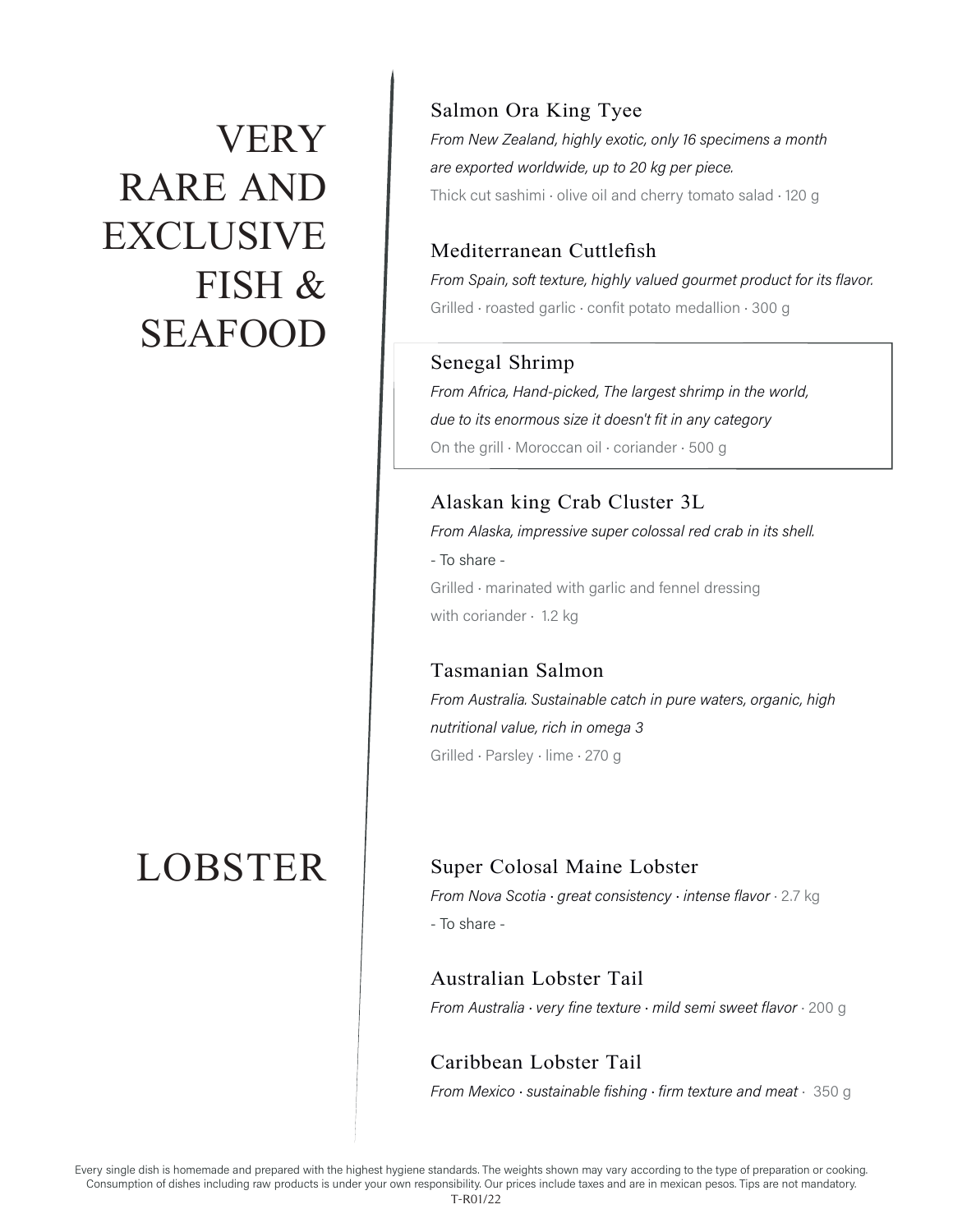# **STEAKS AND CHOPS**

#### **CREEKSTONE FARMS U.S.D.A PRIME BEEF**

Petit Filet  $\cdot$  220 g Filet  $\cdot$  280 g New York · 400 g  $Convboy \cdot 550 g$ Kansas  $\cdot$  500 g Rib Eye  $-400g$ 

#### CHAMBAO SIGNATURE - TO SHARE -

Lucifer Tomahawk on fire flambeéd table-side · 2,100 g

Mamut Double bone Rib eye · 1,100 g

Porterhouse 990 g

#### 28 DAY IN HOUSE DRY - AGED BEEF Limited production

Rib Eye  $-400g$ 

New York  $\cdot$  400 g

#### AUSTRALIAN WAGYU - JACK'S CREEK FARM

New York  $-400g$ 

Rib Eye  $-400g$ 

### MELT IN YOUR MOUTH

Braised for 16 hours

Short Rib in stout black beer  $\cdot$  900 g

**Brisket** with "Chambao Rub" · 300 g

### **JAPANESE BEEF RESERVE**

Selection of the most exclusive Wagyu meats · limited production

#### Takamori

New York · 200 g

#### Omi

 $Rib Eye \cdot 200 g$ 

Filet  $\cdot$  200 g

Filet  $\cdot$  200 g

#### Kobe

New York  $\cdot$  200 g

Rib Eye  $-200g$ 

#### **JAPANESE RESERVE TASTING**

Takamori · Omi · Kobe · 70 g each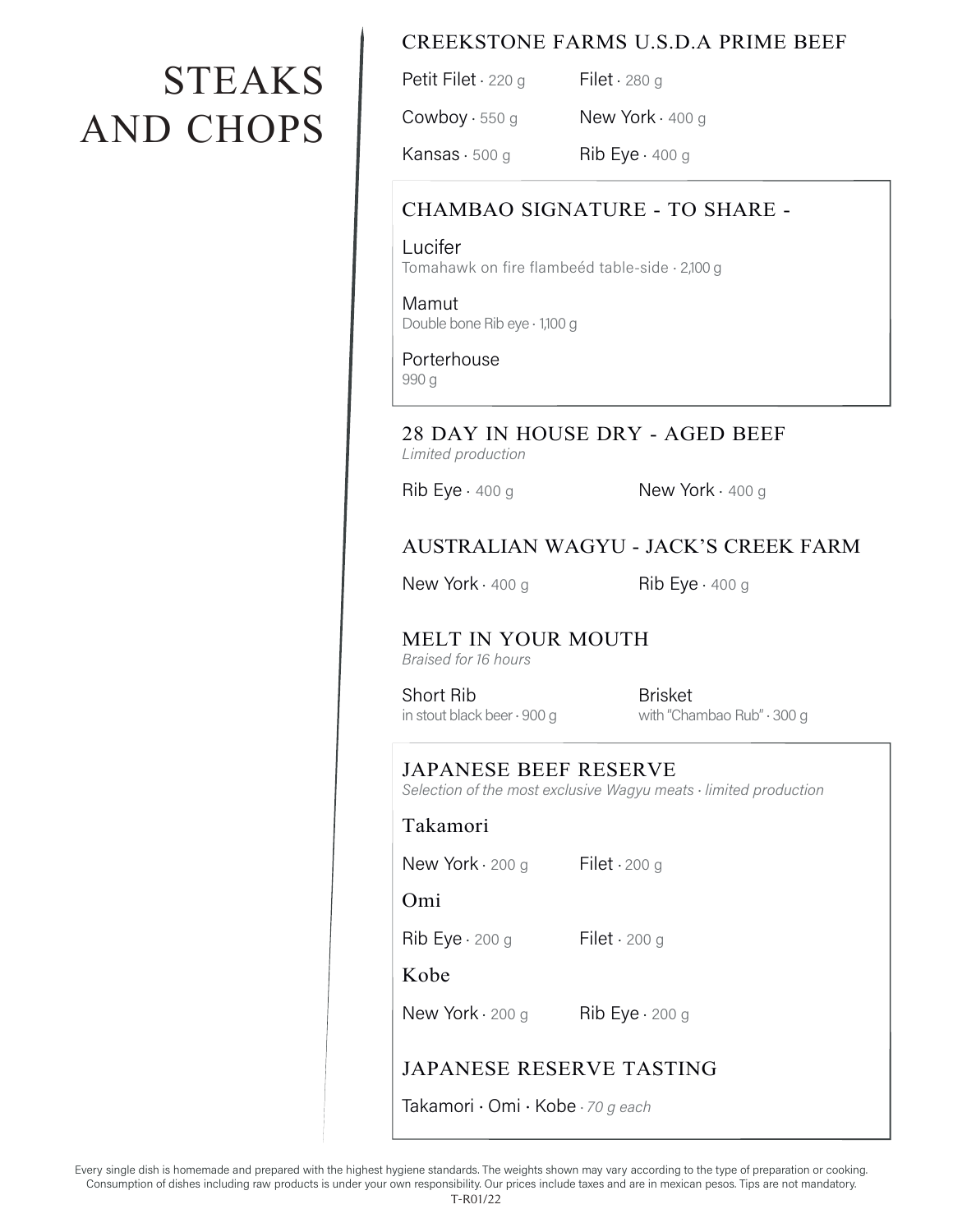# **HOUSE** SPECIALS

### SIDES

POTATOES

### MASHED

Super Colossal Octopus from the Canary Islands Grilled · shermula oil · roasted potato · serrano aioli · 300 g

The FCK Burger Dry aged & Creekstone Prime meat mix · Swiss cheddar and manchego cheeses · 300 g

The FCK Kobe Burger Double patty · american aged cheese · arugula · tomato onion · brioche bun · 350 g

King Crab Mac & Cheese Cheddar cheese sauce and Grana Padano

Four Cheese Risotto Mantecato risotto with 4 cheeses & truffle oil: goat · Grana Padano · Camembert · blue cheese

Black Cod Wood fired black cod · sweet and sour chipotle sauce

French Cut Rack of Lamb Marinated in yogurt · za'atar and lime mint jelly Greek yoghurt

Tarantine Style Fish Broiled · eggplant · capers · olives · Grana Padano cheese dried peppers - to share-

Fried Chicken & Waffles Organic chicken · maple syrup · 450 g

Spinach Parmigiana

Truffle Creamed Corn

Crispy Brussels Sprouts

Roasted Mushrooms

Maine Lobster Coleslaw

Rosemary French Fries

Loaded Baked Potato

Crispy Hasselback

Millionaire Potatoes Fresh truffle · truffle oil · 24k gold leaf

Chambao Potatoes Potato mille-feuille, truffled-Grana Padano cheese sauce

Four Cheese Sweet potato Truffle Jalapeño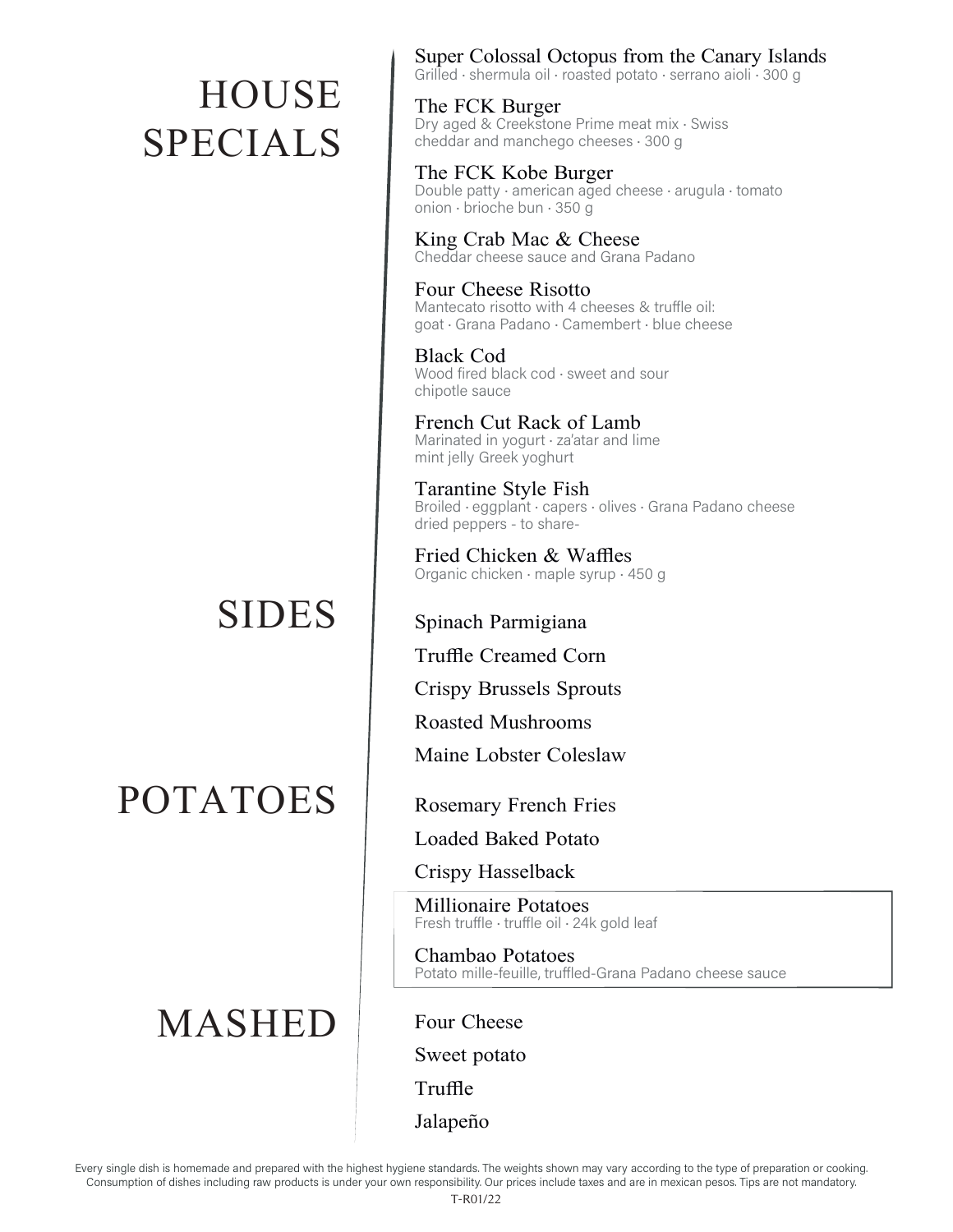# DESSERTS

#### Tiramisu Cheesecake

Ricotta cheesecake · mascarpone cream and sabayon lady fingers dipped in espresso coffee and coffee liqueur · cream · grated chocolate

#### Apple Cake

Puff pastry base · apple · caramel sauce crumble · pecans · vanilla ice cream

#### Flan Frangelico

Creamy flan with hazelnut liqueur diplomatic cream  $\cdot$  tulip of nuts  $\cdot$  berries

#### Brownie Cheesecake

Brownie cheesecake · white chocolate mousse and peanut butter · burnt marshmallows bitter chocolate · pistachios

#### Three Chocolate Mousse

Oreo cookie base · three chocolate mousse berries · toasted almonds

#### Pear Crisp

Phyllo mille-feuille · frangipane cream pear slices · vanilla ice cream · caramelized pears.

Parisian Tart Flan with a graham cracker crust · berries · dulce de leche ice cream · caramel sauce · vanilla crumble

#### Red Fruits Pavlova Meringue base · diplomatic cream filling berries · dried grapefruit · mint leaves

#### Apple Crumble

- To share -Puff pastry base · apple · cinnamon vanilla crumble

#### Carrot Roll

Carrot cake · nuts · blueberries · raisins grated coconut · cream cheese bitumen with white chocolate · 24k Gold Flakes

#### Flambéed Pineapple

Grilled pineapple  $\cdot$  infused with piloncillo syrup and cinnamon · flambéed at the table with orange liqueur and cinnamon · served with Madagascar vanilla ice cream and pansy flowers

- **CHOCOLATE** DECADENCE - To share -
- Chocolate cake filled with chocolate mousse · fruit
- red · dark chocolate sauce
- Dark chocolate mousse · chocolate chips
- Mousse cake with two chocolates · Oreo cookie base white and dark chocolate chips
- Cocoa tulip with a scoop of Belgian chocolate ice cream chocolate chips
- Lava cake · caramel sauce · vanilla ice cream.